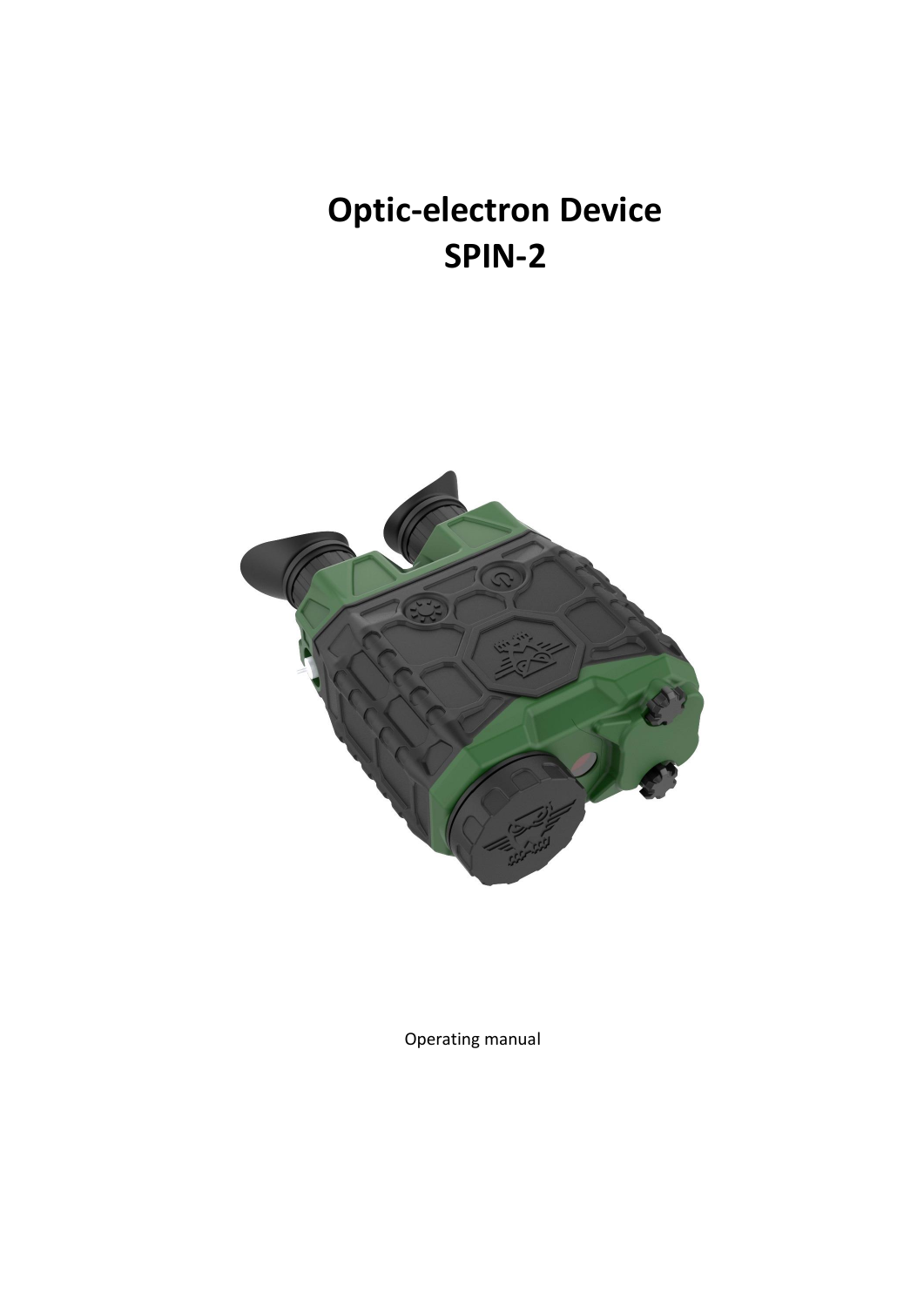# CONTENT

| $\mathbf{1}$   | DESCRIPTION AND PRINCIPLE OF OPERATION |    |
|----------------|----------------------------------------|----|
| 1.1            | Area of application                    | 3  |
| 1.2            | <b>Technical parameters</b>            | 3  |
| 1.3            | Delivery set                           | 4  |
| 1.4            | Principal of operation                 | 5  |
| 1.5            | Marking                                | 7  |
| 1.6            | Packing                                | 7  |
| $\overline{2}$ | <b>PROPER USE</b>                      | 7  |
| 2.1            | Operational restrictions               | 7  |
| 2.2            | Preparation for use                    | 7  |
| 2.3            | Running the Instrument                 | 8  |
| 2.4            | Safety precautions                     | 9  |
| 3              | TECHNICAL MAINTENANCE AND REPAIR WORKS | 9  |
| 4              | <b>TRANSPORTATION AND STORAGE</b>      | 10 |
| 5              | <b>GUARANTEES</b>                      | 11 |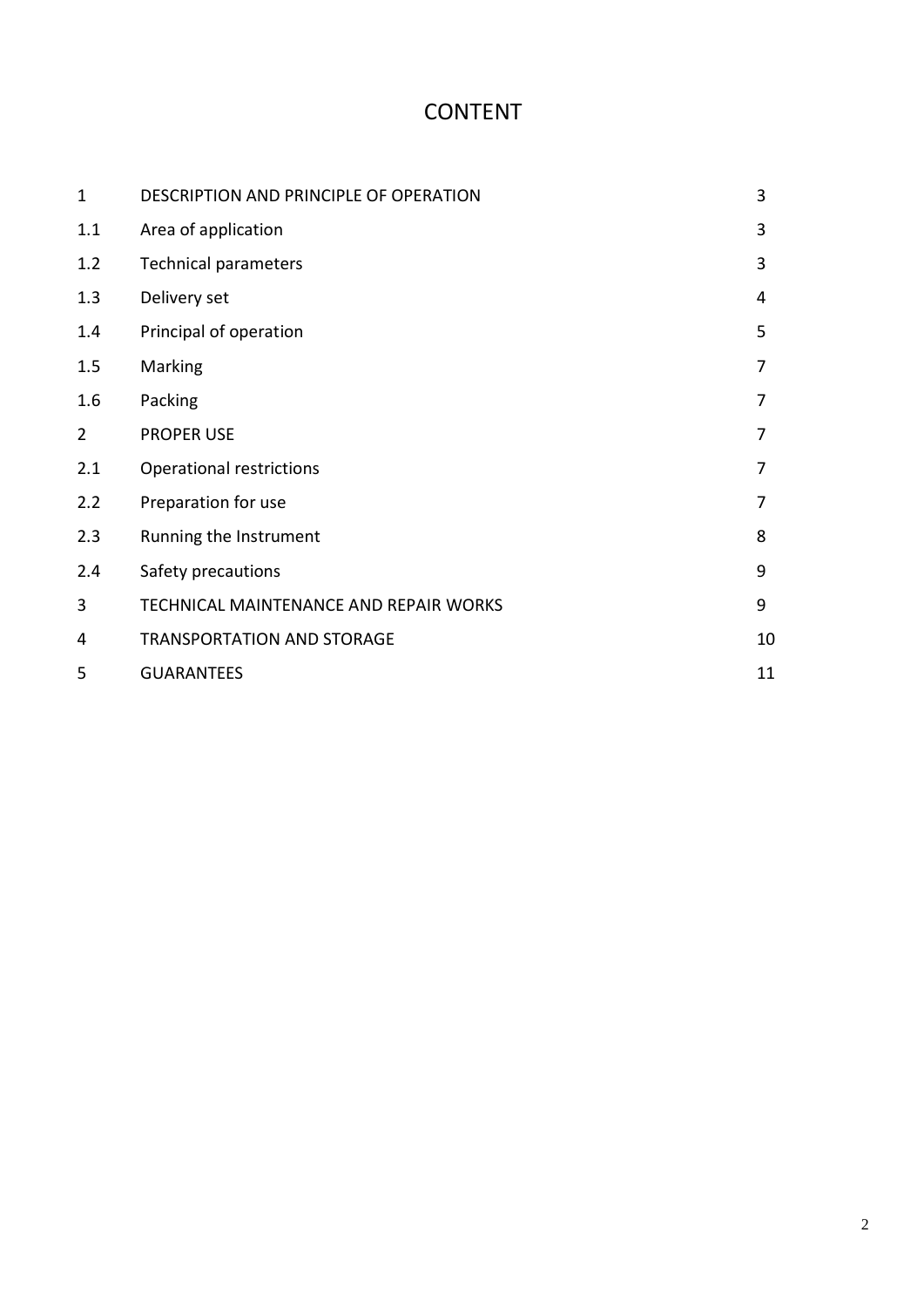The Operating manual is intended for correct and safe operation of the device SPIN-2 (further in the text "device" or "instrument") designed for detection of covert electro-optical surveillance systems and for evaluation of the Instrument technical condition with the goal to make decision whether it should be sent for repair. Special training of personnel does not require for product servicing.

#### **1. DESCRIPTION AND PRINCIPLE OF OPERATION**

#### **1.1. Area of application**

The Device is designed for search and visualization of location sniper sights (SS) and electro-optical surveillance systems (ESS). It operates in various lighting conditions in moderate climate on open air, under a shed or in the premises.

#### **1.2. Technical parameters**

| Distance of SS and ESS detection (with the base lens 75 mm):           |                                     |  |  |  |
|------------------------------------------------------------------------|-------------------------------------|--|--|--|
| Minimal                                                                | 2 <sub>m</sub>                      |  |  |  |
| Maximal                                                                | 1000 m                              |  |  |  |
| The receiver of the reflected signal is highly sensitive video camera: |                                     |  |  |  |
| Size of receiver                                                       | 752x582 pixels                      |  |  |  |
| Minimal illumination                                                   | $0.0003$ lx (F1,4)                  |  |  |  |
| <b>Detector cell' lens:</b>                                            |                                     |  |  |  |
| Focal distance                                                         | 75 mm                               |  |  |  |
| Receiving channel field of view                                        | $(5,0 \pm 0,29)$ x $(3,8 \pm 0,29)$ |  |  |  |
| Focus control range                                                    | $2 m  \approx$                      |  |  |  |
| Signal to noise ratio, at least                                        | 46 dB                               |  |  |  |
| Output signal format                                                   | <b>CCIR</b>                         |  |  |  |
| <b>Backlight illumination:</b>                                         |                                     |  |  |  |
| Wavelength of laser                                                    | $810 \pm 5$ nm                      |  |  |  |
| Power of laser radiation in continuous mode                            | not less than 1W                    |  |  |  |
| <b>Eyepiece and built-in display:</b>                                  |                                     |  |  |  |
| Turning range of ocular                                                | ±4 diopters                         |  |  |  |
| Microisplay type and resolution                                        | AMLCD 0,44",<br>640x480 pixels      |  |  |  |
| Power supply:                                                          |                                     |  |  |  |
| 4 rechargeable Li-ion batteries                                        | of type 18650                       |  |  |  |
| Power consumption, up to                                               | <b>11W</b>                          |  |  |  |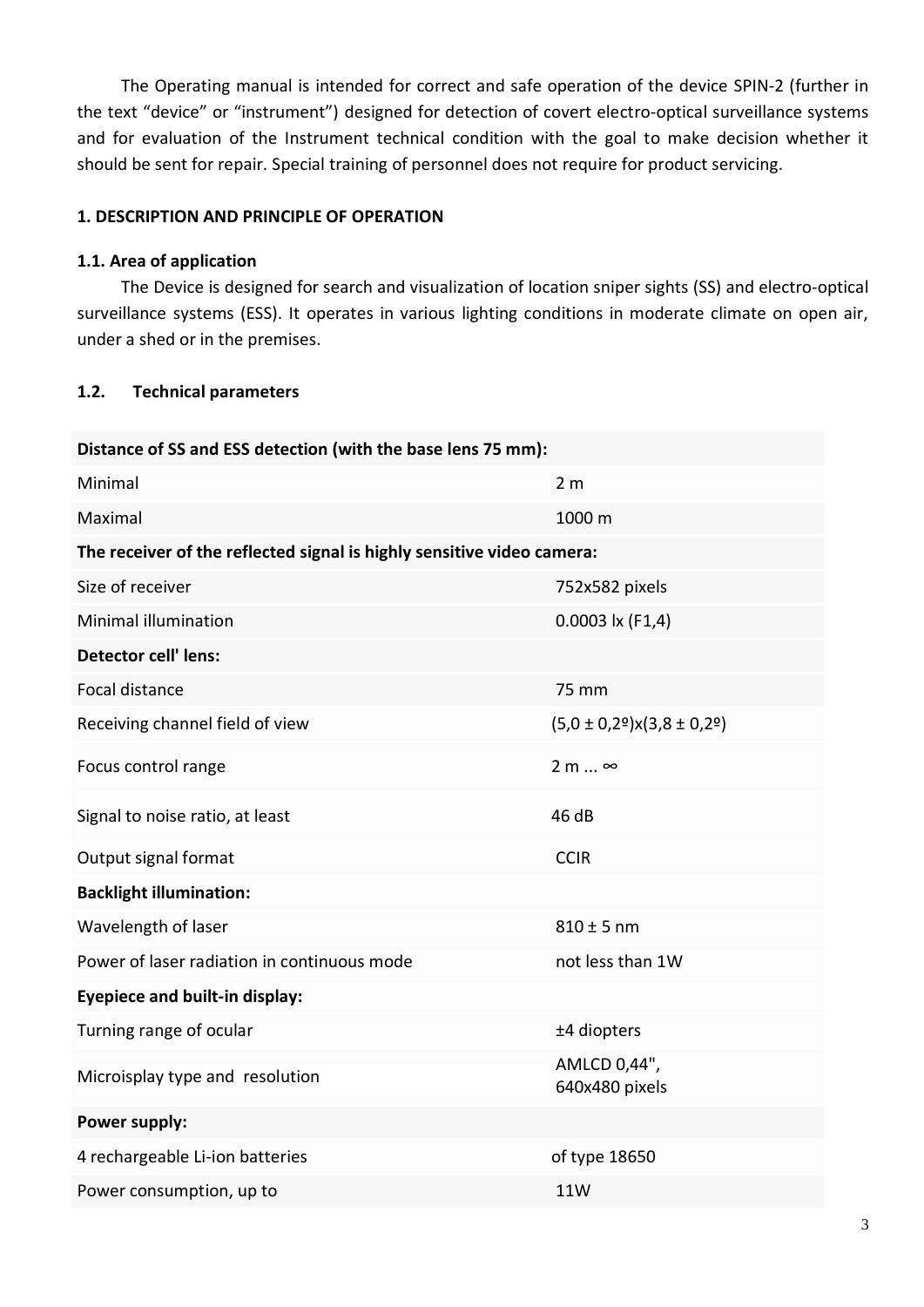| Time of continuous work without battery replacement/<br>charge at normal climatic conditions, not less than | 6 hours                         |  |  |  |
|-------------------------------------------------------------------------------------------------------------|---------------------------------|--|--|--|
| Overall dimensions, not more than:                                                                          |                                 |  |  |  |
| Device                                                                                                      | (217±5)x(144±5)x(75±5) mm       |  |  |  |
| Delivered set in standard package-case                                                                      | 470x370x180mm                   |  |  |  |
| Weight, not more than:                                                                                      |                                 |  |  |  |
| Instrument with battery, up to                                                                              | $(1,5\pm0,1)$ kg                |  |  |  |
| Delivered set in standard package-case                                                                      | $5.5$ kg                        |  |  |  |
| Climatic conditions of the instrument operation                                                             |                                 |  |  |  |
| Operating temperatures range                                                                                | $-30^{\circ}$ C $+40^{\circ}$ C |  |  |  |
| Operating temperatures range during transportation                                                          | $-40^{\circ}$ C+60 $^{\circ}$ C |  |  |  |
| Relative humidity at plus 25°C, up to                                                                       | 95%                             |  |  |  |
| Absence of influence of atmospheric precipitation                                                           |                                 |  |  |  |

#### **Functional capabilities:**

- laser radiation power adjustment;
- sharpness adjustment of receiving TV-camera;
- continues/pulse laser illumination mode;
- backlight illumination brightness adjustment;
- indication of battery charge level;
- automatic device shutdown when battery is discharged;
- activation time up to 5 s;
- protection class from dust and water IP65.

#### **1.3. Delivery set.**

1.3.1. The delivery set is in accordance with the Table 1.

|                                          |      | Table 1 |
|------------------------------------------|------|---------|
| <b>Description of goods</b>              | Q-ty | Comment |
| Device SPIN-2                            | 1    |         |
| Li-ion rechargeable battery of type18650 | 4    |         |
| Container for batteries                  | 1    |         |
| Charging unit                            | 1    |         |
| Mains adapter for charging unit          | 1    |         |
| Video cable                              | 1    |         |
| Cleaning tissue                          | 1    |         |
| Package-case                             | 1    |         |
| Operating manual                         | 1    |         |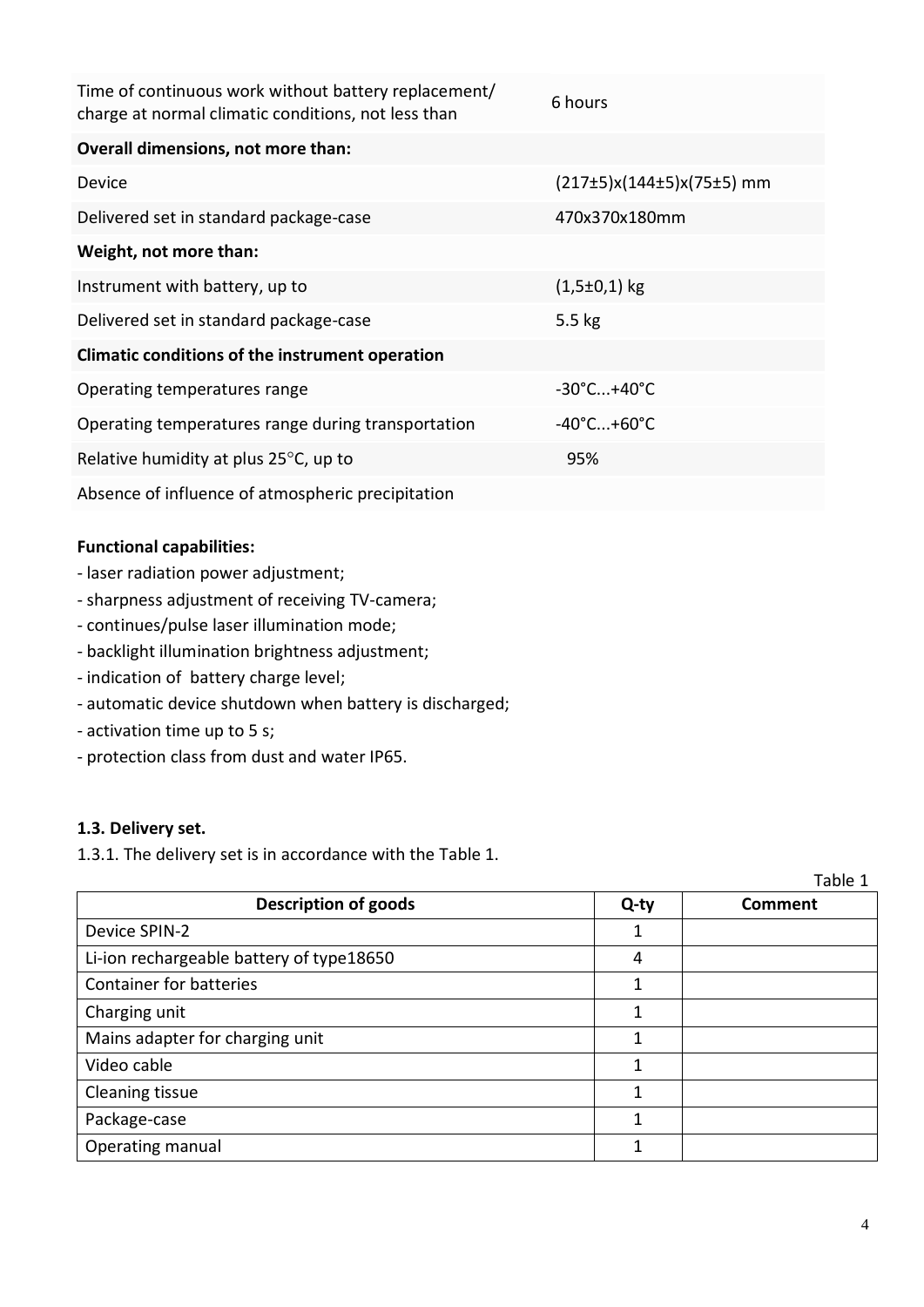

#### **1.4. Principal of operation.**

1.4.1. SPIN-2 controls are shown in Figure 1.



*Fig. 1. Control keys of SPIN-2*

1.4.2. The principal of operation is based on the cat's eye (retroreflection) phenomena, i.e. on ability of optical objects to reflect the transmitted radiation in the opposite direction at an angle close to angle of sight.

As the source of transmitted radiation used is the semi conducting laser IR diode (transmitting channel). Reflected signal is registered by sensitive CCD matrix video camera.

The transmitting channel forms the laser beam in the form of vertically located rectangular scanning field. When required and depending on the distance to the observed object the power of scanning field illumination can be changed to get the best image contrast. Image details sharpness focusing is performed by adjustment of video camera lens.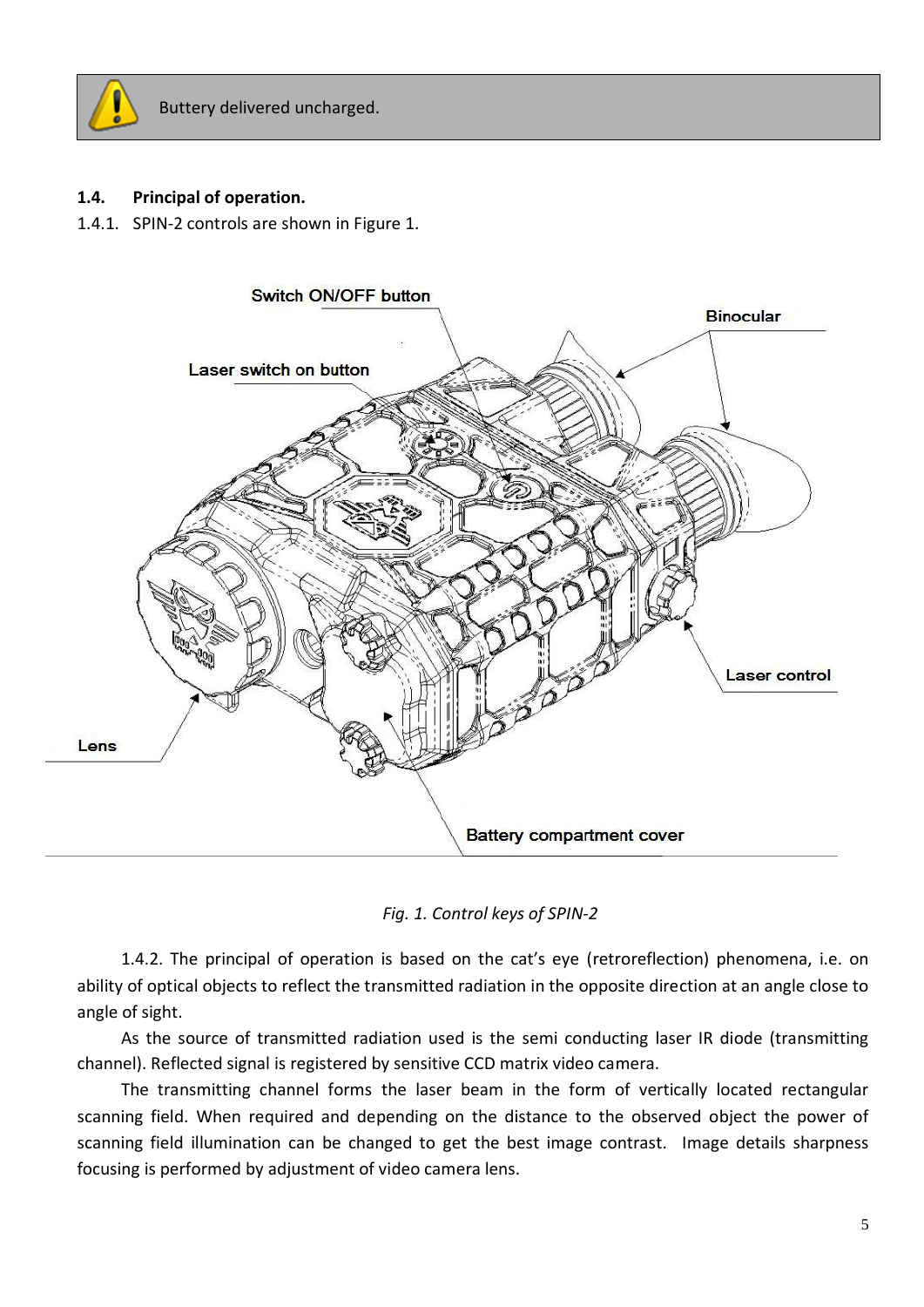1.4.3. Modes management of the device carried out by two buttons, which shown in figure 2 and laser control to change laser radiation power:





Switch ON/OFF button Laser switch on button

*Fig.2*

1.4.4. The visualization of observed object is performed through built-in pseudo binocular. Available on the instrument housing standard video signal output (CCIR format) is used for connection to external monitor, video recorder or PC (the last one should be equipped with the video input PCB) to enhance the quality of obtained image

1.4.5. At the bottom part of the instrument' casing the 1/4" thread hole is provided allowing mounting the instrument on tripod by means of a screw.

1.4.6. The level of battery charge is indicated in the right top corner of the image (Fig. 3). When the battery is flat the instrument is automatically switched off.

To switch the laser illumination on press and keep pressed corresponding control button.

When using the instrument the observer looks through its binocular trying to detect the searched object (ESS) and as a result of successful search to visualize on monitor screen or in view finder the places of location of intensive glowing dots (flares) upon less bright scanning field background. In cases when outside the scanning field such glowing dots (flares) disappear they can be interpreted as potential ESS and SS. If flares do not disappear when laser illumination is switched off they are not considered as potential ESS.

1.4.7. The example of image obtained by moving it on the wall from the distance 15 m are shown on figure 3.



*Fig.3. Example of image obtained with help of SPIN-2*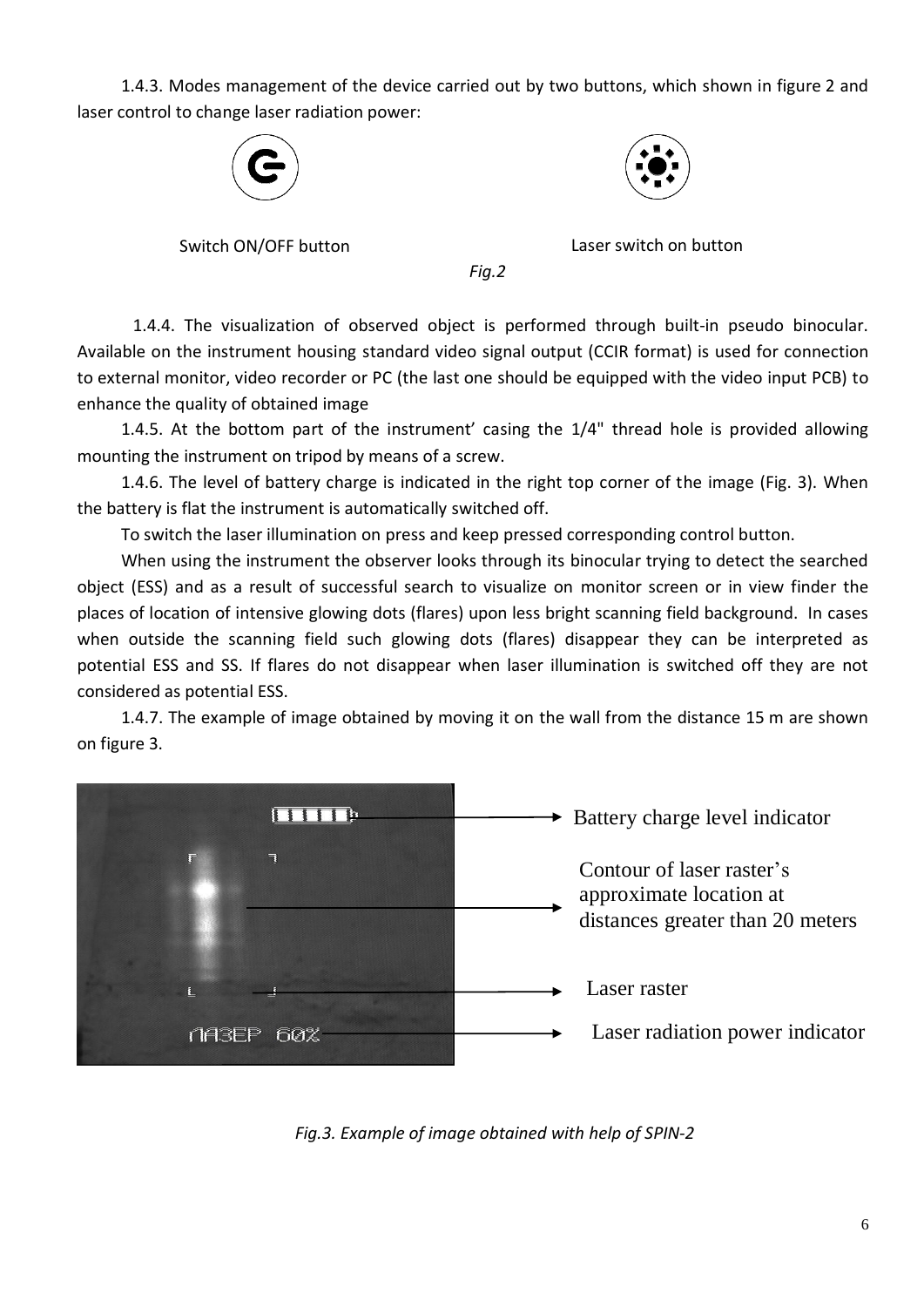# **1.5. Marking.**

1.5.1. The marking provided on the instrument housing contains the following information:

- Short name of the manufacture;
- Name of the instrument;
- Unique factory number;

# **1.6. Packaging.**

1.6.1. The instrument SPIN-2, battery, charging unit, mains adapter for charging unit, video cable and operating manual are put in standard packing (robust, shock- and moisture proof plastic package-case). 1.6.2. Optionally standard plastic package-case can be packed in the transportation packing (plywood box).

# **2. RUNNING THE INSTRUMENT**

# **2.1. Operational restrictions.**

2.1.1. Before the battery is to be inserted into the correspondent instrument compartment it is necessary to make sure that the Instrument is switched off.

# 2.1.2. **IT IS NOT ALLOWED TO RUN INSTRUMENT WITH OPENED COVER OF THE BATTERY COMPARTMENT and to unseal the Instrument (to break integrity of a guarantee seal)!**

2.1.3. It is not recommended to use for Instrument power supply the power supply sources different from the source that is in delivered set as this may cause fail of the Instrument.

2.1.4. It is not recommended to use type of the charging unit for standard battery different from the one in the delivered set as this may lead to battery incomplete charging or failure.

2.1.5. **It is not allowed** to close the battery terminals as this may cause its failure.

2.1.6. Do not store the battery at the temperature exceeding plus 60ºС, for example, in the car left on the sun.

2.1.7. To maintain stated battery capacity in case of work at the low temperatures it is recommended to store it in warm place, for example in a pocket and to insert it into the Instrument just before use.

2.1.8. It is recommended to perform the battery charging at the ambient temperature from plus 10<sup>o</sup> to plus 30ºС.

2.1.9. **It is not allowed** to switch on the charging unit under rain or at high humidity.

2.1.10. During the Instrument operation or transportation it is not allowed to touch by hands or in any other manner to make dirty outlets of lens and laser filter as this may have negative influence and significantly worse operation of the Instrument. If outlets of lens and laser filter became dirty it is required thoroughly to clean these outlets with specially provided tissue before continuing to use the instrument.

# **2.2. Preparation for use.**

2.2.1. To prepare the Instrument for use it is required to fulfill the following steps:

- Take the Instrument and battery out of the standard package;
- Unscrew the cover of the battery compartment;
- Remove the battery compartment cover;
- If the battery is uncharged charge it;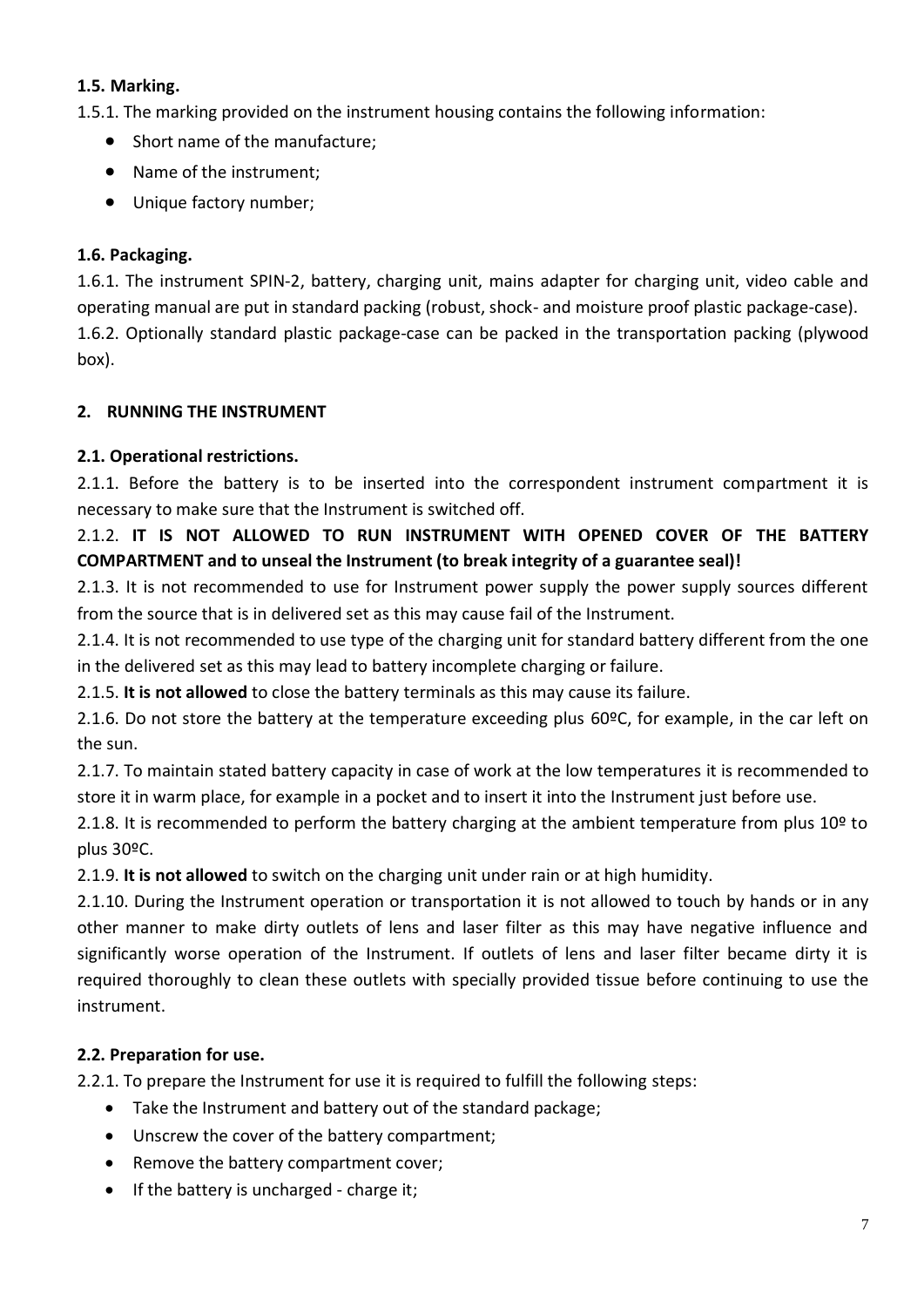To charge the battery it is required to fulfill the following steps:

- Connect the charging unit to mains;
- Insert the battery into charging unit;
- Charge the battery. The battery charge level is indicated in the process of charging on the screen of the charging unit;
- Insert the battery in the instrument;
- Close the battery compartment cover and tighten it with screw;
- Switch on the Instrument.

2.2.2. To charge the lithium ion battery it is necessary to remember the following:

- It is not required to discharge the battery prior to its charging as presence of residual charge do not have effect on its rating;
- Recommended ambient temperature for charging process is from plus 10º to plus 30ºС;
- Battery charging shall be performed on the flat surface in absence of vibration;
- During charging the charging unit can heat up a little. This is normal;
- If fully charged battery will be inserted in the charging unit then value 100% will be present on the charging unit display.

# **2.3. Running the Instrument**

# **2.3.1. Security measures:**

2.3.1.1. It is prohibited to direct the laser towards people, animals and vehicles (especially aircraft). The laser beam can blind the driver or pilot of the aircraft and cause a crash.

2.3.1.2. Probing infrared semiconductor laser of class IV laser danger installed in the device. Infrared radiation is not visible to the naked eye.

2.3.1.3. The impact of laser radiation on the eye can cause temporary or permanent vision disorders, and also skin injuries. Even diffuse reflected laser radiation is dangerous for eyes and skin at a distance of less than 10 cm.

2.3.1.4. Information on whether the laser turned on is displayed in the form of figures showing percentage of maximum radiation power.

2.3.1.5. To eliminate the harmful laser radiation exposure, it is not recommended to:

- watch the laser radiation along the optical axis;

- to turn on the laser, if in the observable sector at a distance less than 50 meters there are shiny objects, as well as at the distance less than 50 meters in any direction from the operator, including outside the monitored area, there are people.

# **2.3.2. It is required to fulfill the following steps to run the Instrument:**

- Switch on the instrument by pressing and keep pressed for approx. 2 seconds button **"ON\OFF"**;
- Orient the instrument lens in the direction of examined area;
- When required carry out diopter adjustment of binocular to fit operator's vision, this is done by rotation of corresponding control keys. The image of battery level sign in binocular shall be razor sharp;
- Depending on the illumination level and required focusing depth adjust the position of lens diaphragm by means of rotation of corresponding ring (during night time it is recommended fully to open the diaphragm); get maximal sharp image in binocular;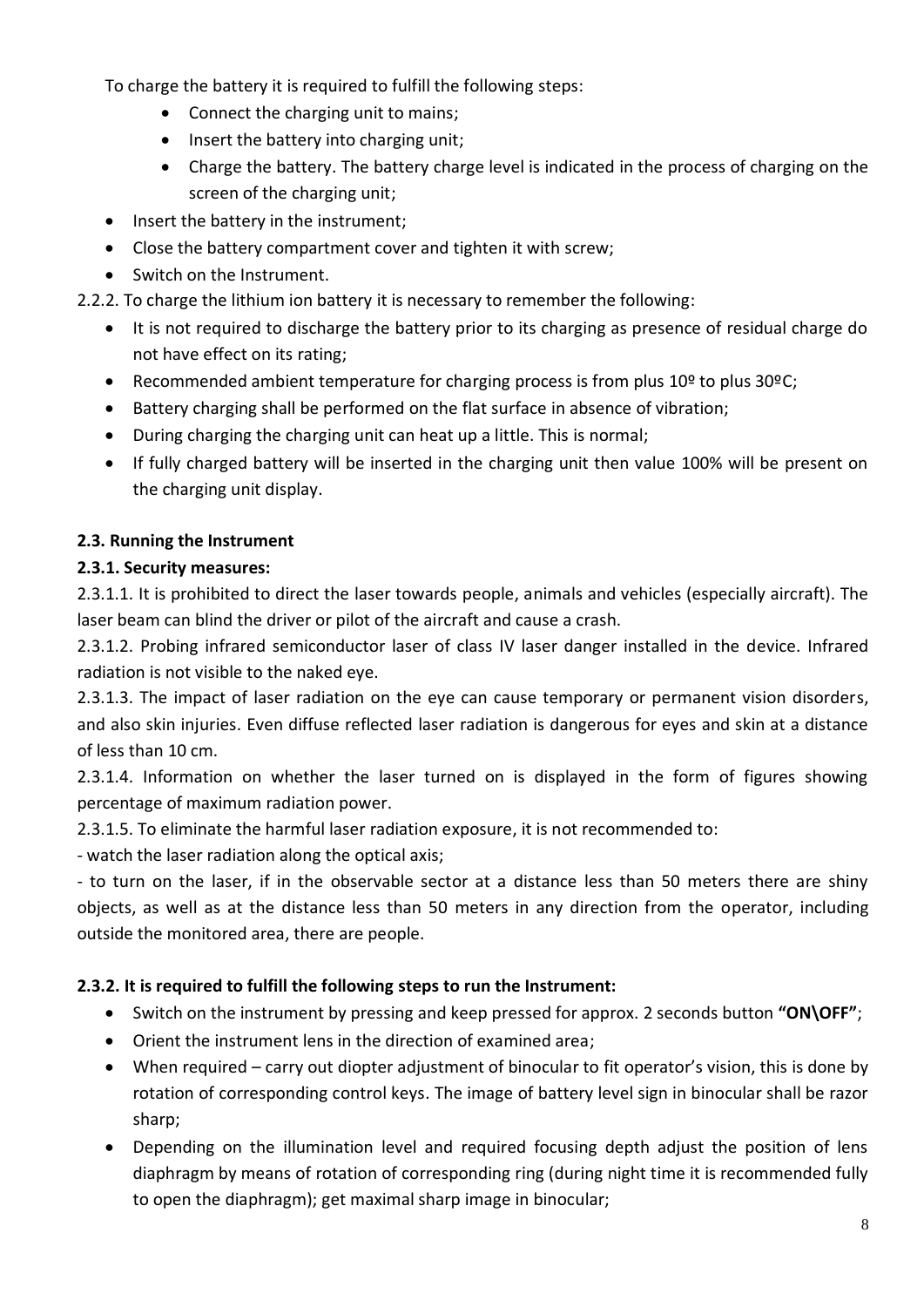- Be aware of the absence of any people within the field of view of the Instrument, after that press and keep pressed the **«LAZER»** button that switches it on.
- When necessary rotate the handle of laser power adjustment and regulate it depending on distance from observed objects. The indication of the laser power value (in percent) is displayed on the bottom part of the image. Usually at distance of 10m the power shall be minimal (10%) while at distances above 100m it shall be maximal (99 %). At the same time, it is required to obtain optimal contrast of the image within the scanning field. The interior elements within scanning field also should be well observable. It is necessary to take into account that in conditions of high-illumination level or at considerable distances the keyline of laser scanning field may be invisible but this is acceptable and practically do not have any effect on the of ESS detection probability. The laser illumination spot (pattern) can be seen (via binocular) if to orient the Instrument on the uniform surface (like wall or screen) located at the distance of 20 – 500m;
- Keep push button **«LASER»** pressed and perform scanning of area of interest. All appeared glowing dots seen within the scanning field limits, i.e. occurring within the area illuminated by laser, are considered as reflecting surfaces of optical and electrooptical surveillance systems. At the same time when laser is switched off or scanning filed illuminated by laser is moved away from the initial observation position these dots shall disappear and this is the criteria how to separate detected ESS from ghost flares.
- 2.3.2. The Instrument switch off is performed in reverse to switch on order.

# **2.4. Operation in extreme situation:**

2.4.1. **Warning!** When the instrument is switched on it is necessary to keep away eyes of operator or any other person from the laser illumination beam.

2.4.2. In case of fire, switch off the device and to take measures for fighting fire.

2.4.3. If device is used in emergency operating conditions (high temperature, humidity, vibration, etc.) measures should be taken to reduce the effects of accidental factors on the product.

#### **3. TECHNICAL MAINTENANCE AND REPAIR WORKS**

3.1. The Instrument maintenance does not require special training.

3.2. In cases when an output window of the Instrument and/or the view-finder lens are dirty they should be cleaned with clean tissue (cloth) made from the natural or microfibrous suede intended for rubbing of optical details (for example glasses).

3.3. The current repairs are performed in accordance with the Table 2.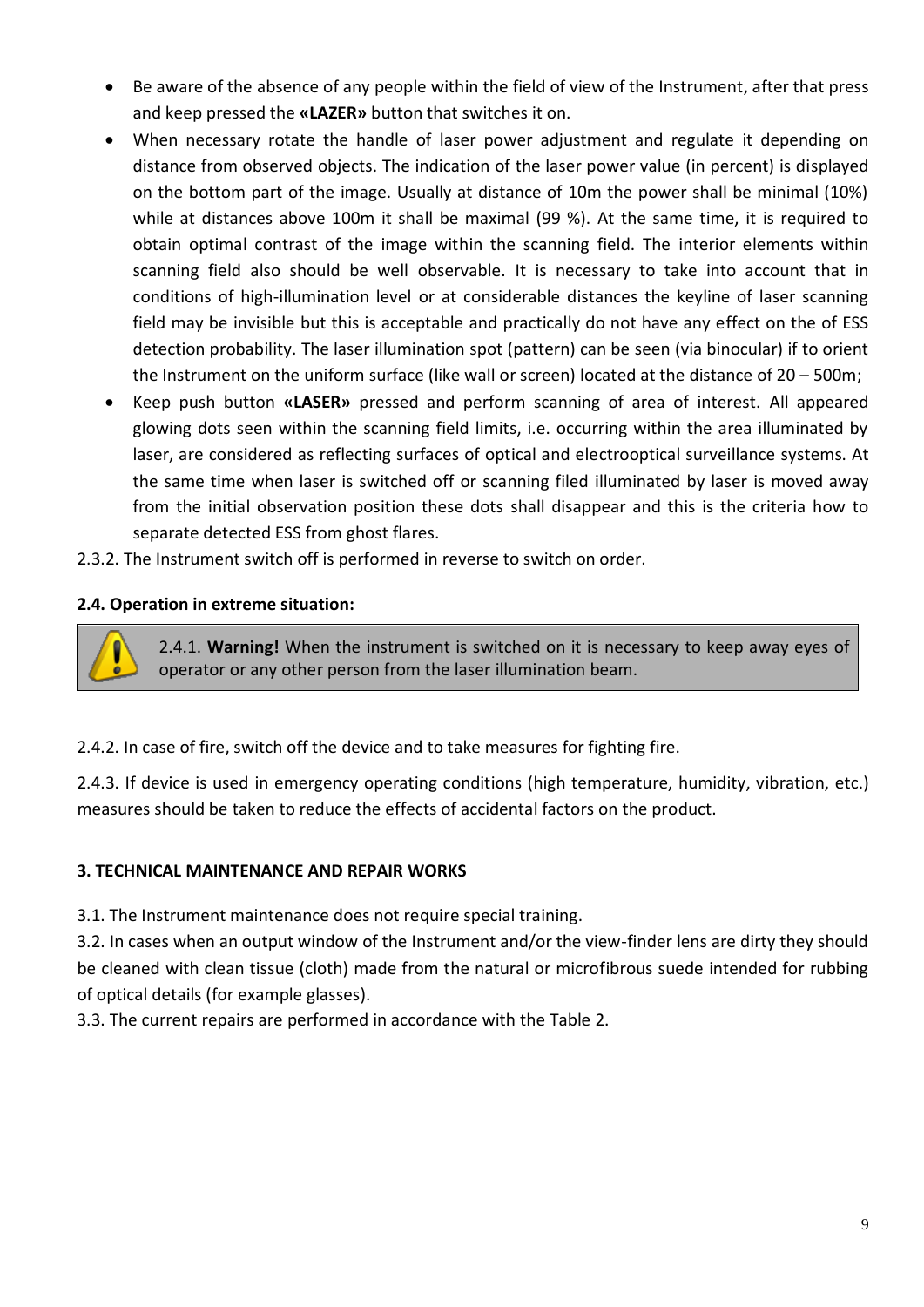| <b>Description of failure effects</b> | <b>Possible reasons</b>             | Actions to be taken to eliminate the   |  |
|---------------------------------------|-------------------------------------|----------------------------------------|--|
|                                       |                                     |                                        |  |
| and damages                           |                                     | failure                                |  |
|                                       |                                     |                                        |  |
| When the instrument is                | is<br><b>There</b><br>contact<br>no | Clean the contacts of battery and      |  |
| switched on there is no image         | spring<br>between<br>contacts       | battery compartment from dirt and      |  |
| in view finder,                       | and battery contacts.               | oxides bend the spring contacts and    |  |
|                                       | The battery is flat.                | try to insert battery once again.      |  |
|                                       | The battery failed.                 | Charge the battery.                    |  |
|                                       |                                     | Replace the battery.                   |  |
| When<br>operating<br>the              | The output window of the            | Clean the output window with clean     |  |
| disturbing<br>instrument              | instrument is dirty.                | tissue made of natural or micro fiber  |  |
| flashings, flares and stains are      |                                     | suede.                                 |  |
| continuously present.                 |                                     |                                        |  |
| graphical<br>symbol<br>Battery        | The<br>wrongly<br>battery<br>is     | To insert battery in the charging unit |  |
| displayed on the charging unit        | inserted in the<br>charging         | in a right manner to provide reliable  |  |
| screen start blinking and it          | unit. There is no reliable          | contact.                               |  |
| dimly glow.                           | contact with the charging           |                                        |  |
|                                       | unit.                               |                                        |  |

**Note:** If measures taken to eliminate the problems listed in the table with the aim to restore serviceability of the instrument failed, it is necessary to pass over the Instrument for repair to the specialized repair division of the manufacture.

#### **4. TRANSPORTATION AND STORAGE**

4.1. The Instrument should be transported in special transportation container by any type of cargo and passenger transportation means at ambient temperature from minus  $30^{\circ}$ C to plus  $50^{\circ}$ C and relative humidity up to 95% at ambient temperature plus 25°C. The direct influence of atmospheric precipitation is not allowed.

4.2. After transportation and prior to use, the Instrument prior to use should be kept in normal climatic conditions not less than 12 hours.

4.3. During transportation it is recommended to remove the battery from the instrument.

4.4. The Instrument should be stored in standard package stacked on racks in capital heated storehouse at air temperature from plus  $5^{\circ}$ C to plus 40°C and relative humidity up to 80 % at temperature plus 25°C. In a premise for storage should not be conducting dust and vapors of acids and alkalis, and also gases causing corrosion and destroying insulation.

4.5. In case of storage the battery should be removed from the instrument and stored separately in corresponding slot of standard package-case.

4.6. Before long term storage of the battery in idle state once a year it should be totally charged and totally discharged after. Such charge/discharge operations should be repeated once a year for preservation of operability of the battery.

*Table 2*